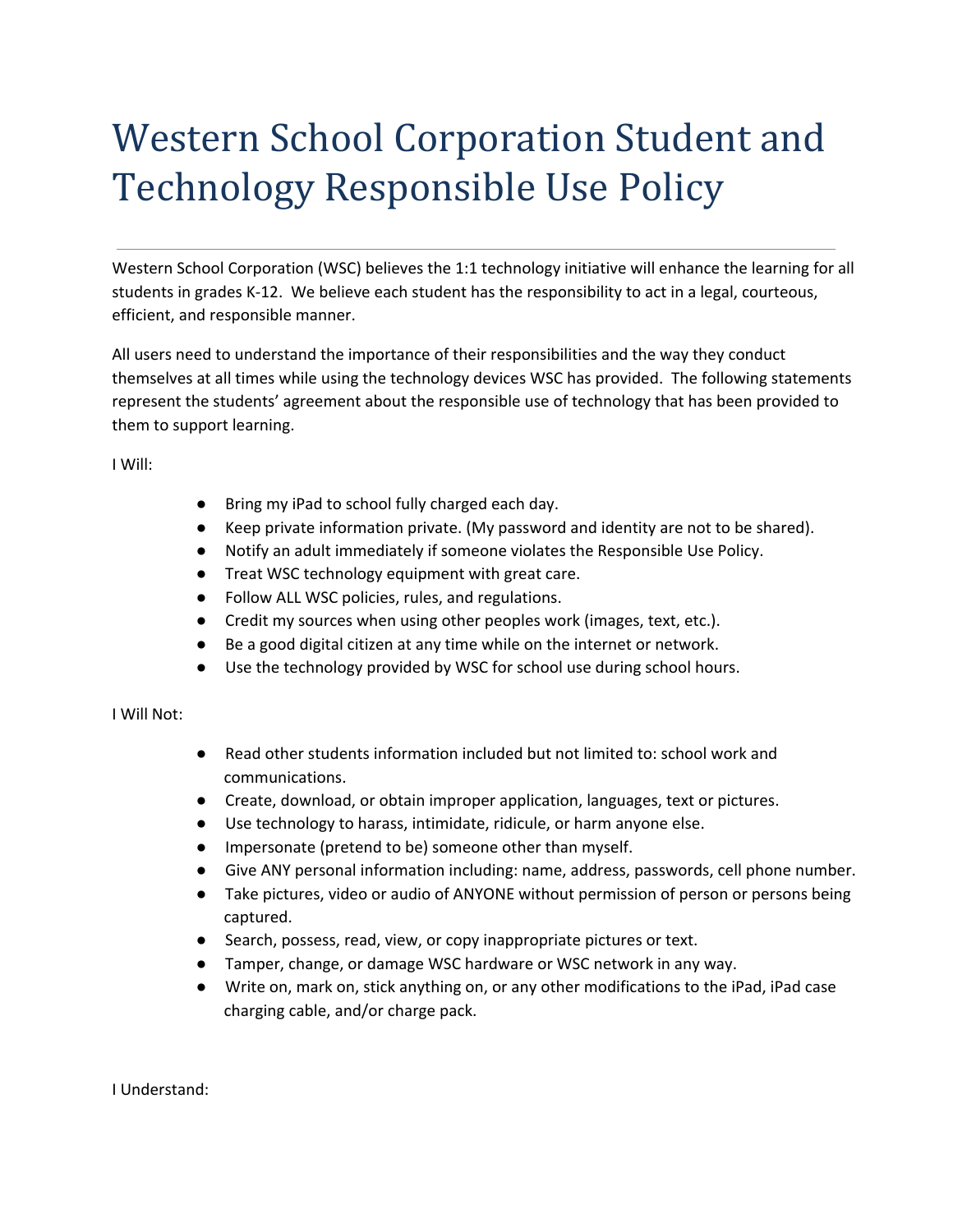- Internet reliability and or access while students are not in session at Western School Corporation is not the responsibility of the school.
- Electronic paperwork has the potential to be lost and I should backup all important information regularly.
- That there may be issues with the Internet and WSC technology may not work 100% of the time.
- Not all information on the internet is true.
- I am responsible for verifying information on the internet.
- The use of WSC network is a privilege and not a right.
- The full use of the iPads is a privilege not a right.
- The technology equipment and applications assigned to me is sole property of WSC.
- School personnel have full authority over the iPad and may remove the device from me for violating any of the mentioned.
- Changes to these procedures are always evolving.

Consequences for misuse or not following the items above:

- School personnel may revoke the use of iPad features due to poor performance with academics, attendance, and/or behavior
- I may be disciplined at school up to and including suspension or expulsion if I act irresponsibly.
- Defacing an iPad, charging cable, charge pack, or case will result in a monetary fine for either a new piece of hardware or charge for cleaning.

Repair Costs for damaged, stolen, iPads are below:

|             | <b>Broken Screen</b> | Stolen | Power Adapter<br>Lost/Damaged | Intentional<br>Damage |
|-------------|----------------------|--------|-------------------------------|-----------------------|
| <b>COST</b> | \$100                | \$100  | \$30                          | \$499                 |

WSC firmly believes that the valuable information and interaction available on the World Wide Web far outweighs the possibility that users may procure material that is not consistent with the educational goals of the District.

## Student Technology Responsible Use Agreement